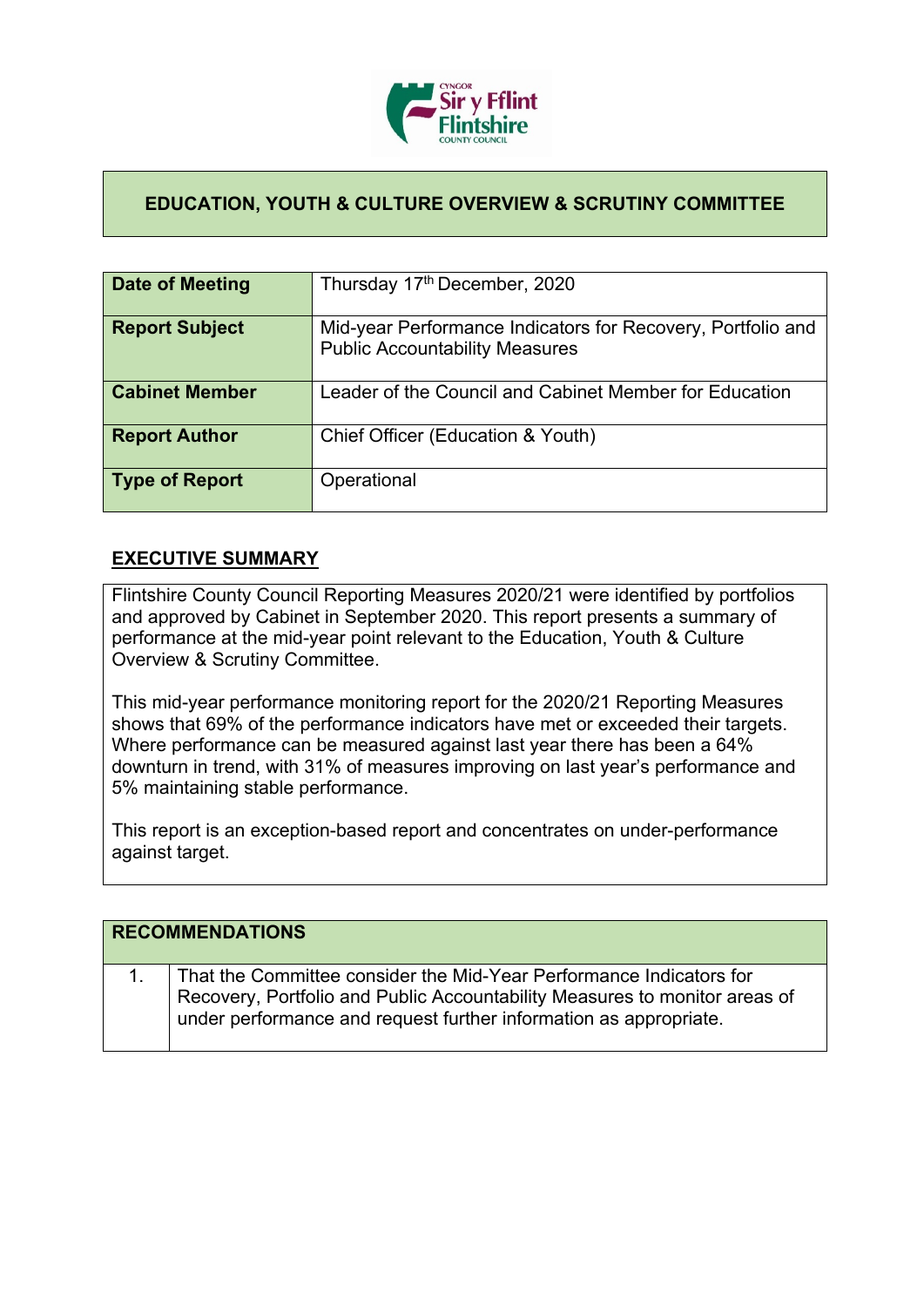# **REPORT DETAILS**

| 1.00 | <b>EXPLAINING THE PERFORMANCE AT MID YEAR 2020/2021</b>                                                                                                                                                                                                                                                                                                                                                                                                 |
|------|---------------------------------------------------------------------------------------------------------------------------------------------------------------------------------------------------------------------------------------------------------------------------------------------------------------------------------------------------------------------------------------------------------------------------------------------------------|
| 1.01 | The mid-year performance monitoring reports provide explanation of the<br>progress being made toward the agreed measures set out in the Flintshire<br>County Council Reporting Measures 2020/21.                                                                                                                                                                                                                                                        |
|      | These measures were approved by Cabinet after targets for 2020/21 were re-<br>assessed for forecasted performance due to the disruptions caused during<br>the response phase of the pandemic.                                                                                                                                                                                                                                                           |
| 1.02 | This report is an exception-based report and concentrates on under-<br>performance against in-year targets.                                                                                                                                                                                                                                                                                                                                             |
| 1.03 | <b>Monitoring our Performance</b>                                                                                                                                                                                                                                                                                                                                                                                                                       |
|      | Analysis of performance against the performance indicators is undertaken<br>using the RAG status. This is defined as:                                                                                                                                                                                                                                                                                                                                   |
|      | RED - under-performance against target.                                                                                                                                                                                                                                                                                                                                                                                                                 |
|      | AMBER - where improvement may have been made but performance<br>$\bullet$<br>has missed the target.                                                                                                                                                                                                                                                                                                                                                     |
|      | GREEN - positive performance against target.                                                                                                                                                                                                                                                                                                                                                                                                            |
| 1.04 | Analysis of current levels of performance against target shows the following:                                                                                                                                                                                                                                                                                                                                                                           |
|      | 33 (69%) have achieved a green RAG status                                                                                                                                                                                                                                                                                                                                                                                                               |
|      | 1 (2%) have an amber RAG status                                                                                                                                                                                                                                                                                                                                                                                                                         |
|      | 14 (29%) have a red RAG status                                                                                                                                                                                                                                                                                                                                                                                                                          |
| 1.05 | The performance indicators (PIs) which show a red RAG status for current<br>performance against target, relevant to the Education, Youth & Culture<br>Overview & Scrutiny Committee are:-                                                                                                                                                                                                                                                               |
|      | <b>Education and Youth</b><br>Access to sanitary products in schools<br>The tender procurement process on Sell to Wales commenced but was<br>delayed due to Covid-19 restrictions so consultation is underway with<br>headteachers to enable them to purchase directly. Deliveries to schools or to<br>homes via the subscription service has not yet commenced. Schools did<br>however have sufficient supplies to support pupils during the lockdown. |
|      | Access to sanitary products in youth clubs<br>Tender is underway for products through the Sell to Wales Welsh<br>Government framework to commission a provider to deliver sanitary products<br>but has been delayed due to Covid-19 restrictions. The Youth Service had<br>received supplies prior to lockdown from previous procurement to be able to<br>continue to support young people.                                                             |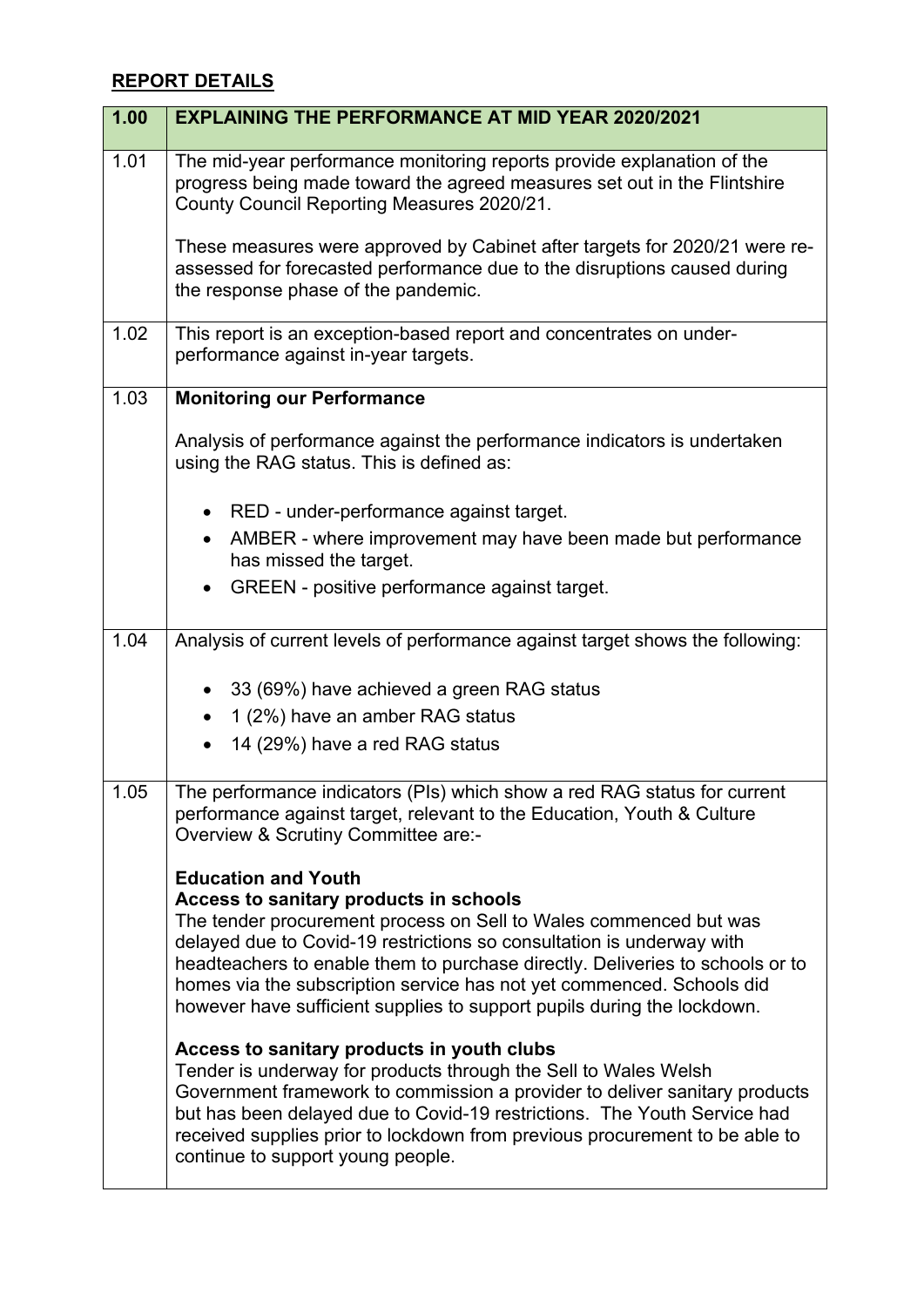### **Access to sanitary products in Foodbanks**

Tender is underway for products through the Sell to Wales Welsh Government framework to commission a provider to deliver sanitary products but has been delayed due to Covid-19 restrictions.

#### **The percentage of young people aged 16 – 18 in the youth justice system offered education, training or employment (ETE)**

There has been a reduction in the number of hours of ETE undertaken by young people in the period. The transition from lockdown back into education, training and employment has been difficult for many young people, particularly in this difficult to engage cohort. The service recently appointed an Education Coordinator into the post that had been vacant for 6 months, and it is anticipated that the postholder will target young people who are NEET in order to secure them the ETE provision they deserve. For this reason the performance outcome has been more positively assessed as Amber for the end of the year.

| 2.00 | <b>RESOURCE IMPLICATIONS</b>                                 |
|------|--------------------------------------------------------------|
| 2.01 | There are no specific resource implications for this report. |

|  | Long-term                                         | Throughout all of the Mid-Year Monitoring                                          |
|--|---------------------------------------------------|------------------------------------------------------------------------------------|
|  | Prevention                                        | Report there are demonstrable actions and<br>activities which relate to all of the |
|  | Integration                                       | Sustainable Development Principles.                                                |
|  | Collaboration                                     | Specific case studies will be included in                                          |
|  | Involvement                                       | the Annual Performance Report for<br>2020/21.                                      |
|  | <b>Well-being Goals Impact</b>                    |                                                                                    |
|  |                                                   |                                                                                    |
|  | <b>Prosperous Wales</b><br><b>Resilient Wales</b> | Throughout the Mid-Year Monitoring                                                 |
|  | <b>Healthier Wales</b>                            | Report there is evidence of alignment with                                         |
|  | More equal Wales                                  | the Well-being Goals. Specific strategic                                           |
|  | <b>Cohesive Wales</b>                             | and policy reports include impact and risk                                         |
|  | <b>Vibrant Wales</b>                              | assessments.                                                                       |
|  | <b>Globally responsible Wales</b>                 |                                                                                    |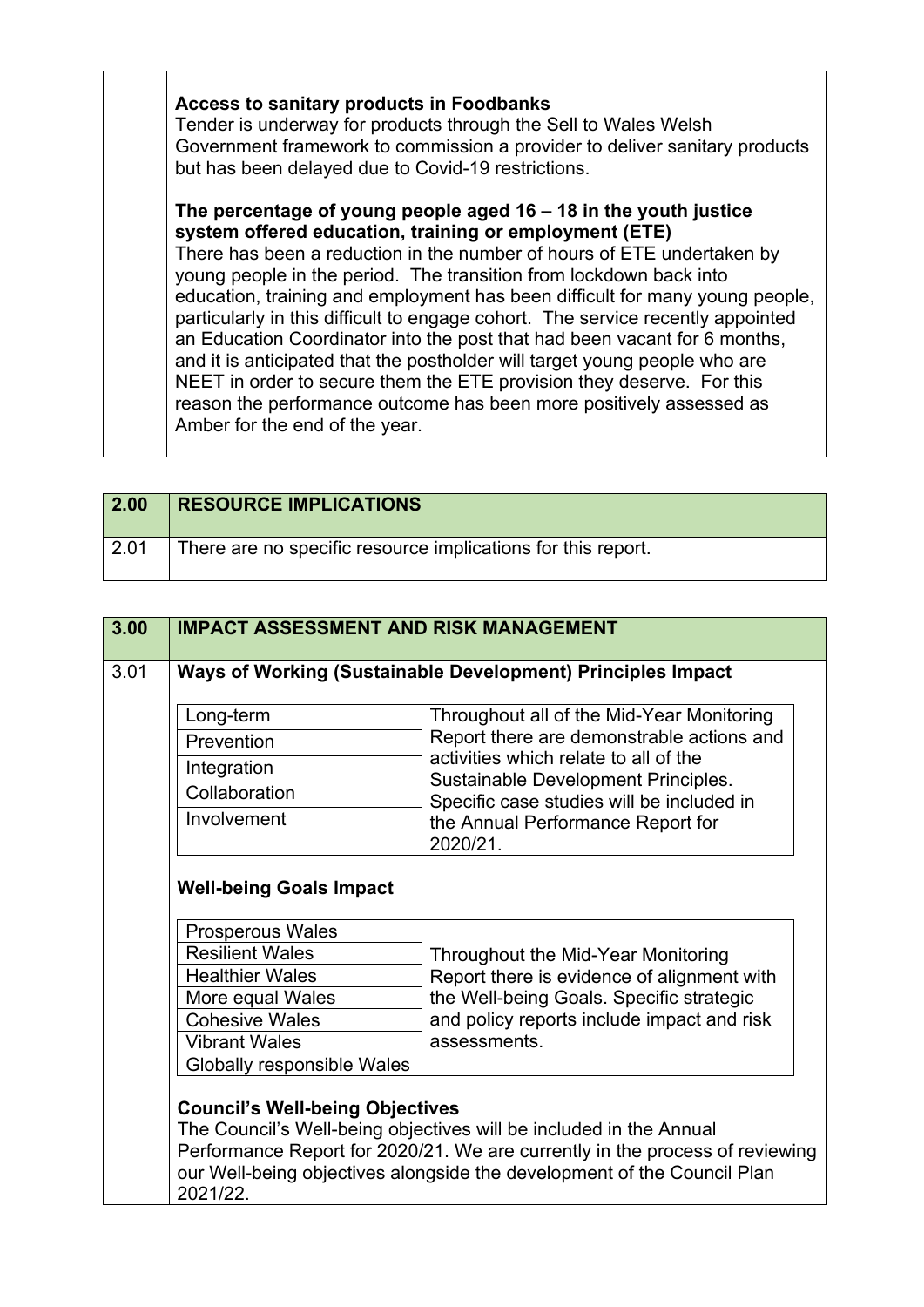| 4.00 | <b>CONSULTATIONS REQUIRED / CARRIED OUT</b>                                                                                            |
|------|----------------------------------------------------------------------------------------------------------------------------------------|
| 4.01 | The Reporting Measures are monitored by the respective Overview and<br>Scrutiny Committees according to the priority area of interest. |
| 4.02 | Chief Officers have contributed towards reporting of relevant information.                                                             |

| 5.00 | <b>APPENDICES</b>                                                        |
|------|--------------------------------------------------------------------------|
| 5.01 | Appendix 1: Mid-year progress report against 2020/21 Reporting Measures. |

| 6.00 | <b>LIST OF ACCESSIBLE BACKGROUND DOCUMENTS</b>        |
|------|-------------------------------------------------------|
| 6.01 | Flintshire County Council Reporting Measures 2020/21. |

| 7.00 | <b>CONTACT OFFICER DETAILS</b>                                                                                                                    |
|------|---------------------------------------------------------------------------------------------------------------------------------------------------|
| 7.01 | <b>Contact Officer:</b> Ceri Shotton, Overview & Scrutiny Facilitator<br>Telephone: 01352 702305<br><b>E-mail:</b> ceri.shotton@flintshire.gov.uk |

| 8.00 | <b>GLOSSARY OF TERMS</b>                                                                                                                                                                                                                                                                                                                                                                                                                                                                                                                                |
|------|---------------------------------------------------------------------------------------------------------------------------------------------------------------------------------------------------------------------------------------------------------------------------------------------------------------------------------------------------------------------------------------------------------------------------------------------------------------------------------------------------------------------------------------------------------|
| 8.01 | <b>Reporting Measures:</b> The document which sets out the performance<br>indicators of the Council. This document provides a set of measures to<br>support recovery and selected portfolio measures.                                                                                                                                                                                                                                                                                                                                                   |
|      | <b>CAMMS</b> – An explanation of the report headings.                                                                                                                                                                                                                                                                                                                                                                                                                                                                                                   |
|      | <b>Measures (Key Performance Indicators - KPIs)</b>                                                                                                                                                                                                                                                                                                                                                                                                                                                                                                     |
|      | New indicator $-$ A new measure that has been identified for reporting against.<br>Pre. Year Period Actual – The period actual at the same point in the previous<br>year. If the KPI is a new KPI for the year then this will show as 'no data'.<br>Period Actual - The data for this mid-year point.<br>Baseline Year - As a new indicator, a target has not been established. This<br>will be monitored and targets established for the following year.<br>Period Target - The target for this mid-year point as set at the beginning of<br>the year. |
|      | Perf. RAG - This measures performance for the period against the target. It<br>is automatically generated according to the data. Red = a position of under<br>performance against target; Amber = a mid-position where improvement may<br>have been made but performance has missed the target; and Green = a<br>position of positive performance against the target.                                                                                                                                                                                   |
|      | Perf. Indicator Trend – Trend arrows give an impression of the direction the                                                                                                                                                                                                                                                                                                                                                                                                                                                                            |